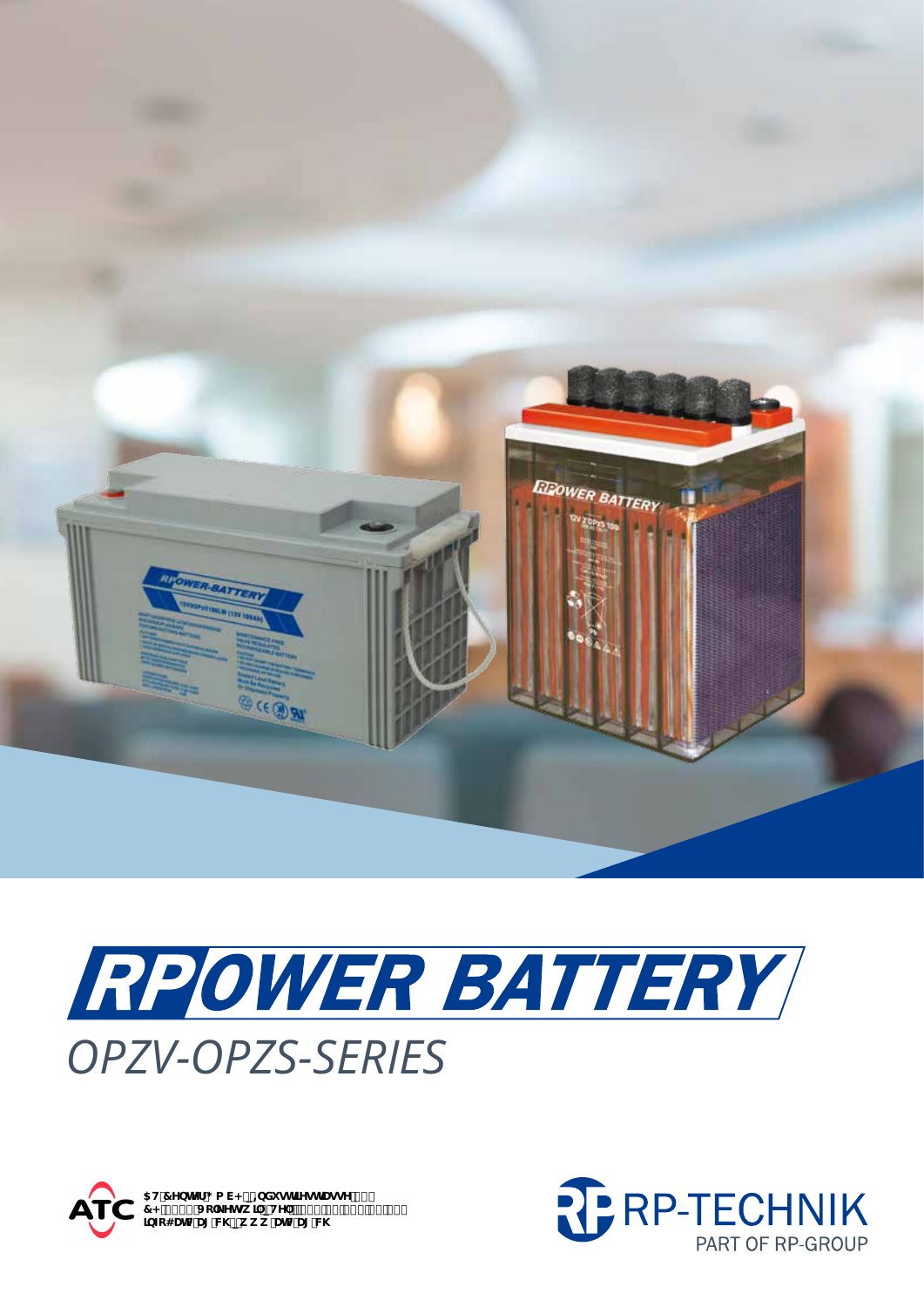# **EIGENSCHAFTEN**

#### **POSITIVE ELEKTRODE**

• Panzerplatte mit spezieller Gitterkonstruktion, Druckguss aus antimonfreier Legierung, mit hochporösen Umhüllungen, welche die aktive Masse fixieren

#### **NEGATIVE ELEKTRODE**

• Pastierte Platten mit gleicher Lebensdauer wie bei positiven Platten

#### **ELEKTROLYT**

• Schwefelsäure zu GEL gebunden

#### **SEPARATOR**

• Extrem hohe Porosität und geringer Innenwiderstand

#### **GEHÄUSE UND DECKEL**

• Aus Kunststoff (ABS). Optional auch aus schwerentflammbarem ABS erhältlich (nach IEC 707 FV0)

#### **POLE**

• Innengewinde für perfekten Kontakt und geringen Widerstand mit flexiblen Verbindern

#### **POLDICHTUNG**

• Verhindert Auslaufen von Elektrolyt und Pol-Korrosion

#### **VERBINDER**

• Flexible, vollisolierte Kabelverbinder (mit 20 ± 1 Nm), verschraubt mit einer isolierten Schraube, welche auf der Oberseite eine Bohrlochsonde für elektrische Messungen hat

#### **RÜCKZÜNDSCHUTZ-VENTIL**

• Öffnet bereits bei niedrigem Druck und ist mit einem Rückzündschutz ausgestattet

# **CHARACTERISTICS**

#### **POSITIVE ELECTRODE**

• Tubular plate with special grid construction, pressure cast from antimony free alloy, with highly porous gauntlets that retain the active material

#### **NEGATIVE ELECTRODE**

• Pasted plates with service life consistent with the positive plates

#### **ELECTROLYTE**

• Sulphuric acid bound to GEL

#### **SEPARATOR**

• Extremely high porosity and low internal resistance

#### **CONTAINERS AND LIDS**

• Made of plastic (ABS). Optionally available in flame retardant ABS (according to IEC 707 FV0)

#### **TERMINALS**

• Female thread for a perfect contact and low resistance with flexible cable connectors

#### **POLE SEALING**

• Prevents electrolyte leakage and terminal corrosion

#### **CONNECTORS**

• Flexible, fully insulated cable connectors screwed (with 20 ±1 Nm) to the terminal with an insulated screw having a hole probe on the top for electrical measurement

**OPERATIONAL TEMPERATURE** • -20 °C to 55 °C, recommended 10 °C to 30 °C

#### **ONE WAY RELIEF VALVE**

• Opens at low pressure and is fitted with a sustained backfire protection

RPower OPzV Batterien sind verschlossene stationäre Bleibatterien, welche die Vorteile der Rekombinationstechnologie (d.h. praktisch keine Wartung aufgrund der sehr niedrigen Gasemissionen) sowie die Vorteile der herkömmlichen geschlossenen Batterien mit positiven Röhrchenplatten (d.h. eine lange Lebensdauer und ausgezeichnete Zyklenfestigkeit) kombinieren.

RPower OPzV (verschlossene) Bleibatterien sind die ideale Energiequelle für viele verschiedene Standby-Anwendungen.

# **LADUNG**

#### **ERHALTUNGSLADUNG**

• Standby Anwendung 2,25 V/Zelle

#### **STARKLADUNG**

• Maximale Spannung von 2,35-2,40 V/Zelle, mit einem Maximalstrom von 0,25 C10 (A)

#### **INSTALLATION**

- Zellen werden normalerweise in einer aufrechten Position auf Stahl-Gestellen installiert
- Zellen von 200 bis 1500 Ah können auch in einer horizontalen Lage eingebaut werden

#### **TECHNISCHE DATEN**

**DESIGN LIFE** • Mehr als 15 Jahre

#### **ZYKLEN NACH IEC 896-1**

- 1.200
- **SELBSTENTLADUNG**
- Ca. 2% pro Monat bei 20°C

**PRÜFUNGEN GEMÄß** • IEC 896-1, EN 60896-1, EN 61427

#### **BETRIEBSTEMPERATUR** •-20 °C bis 55 °C, empfohlen 10 °C bis 30 °C

# **CHARGING**

**FLOAT VOLTAGE**

• Standby use 2.25 V/cell

# **BOOST CHARGE**

• Maximum voltage of 2,35-2,40 V/cell with a maximum current of 0,25 C10 (A)

# **INSTALLATION**

- Cells are normally installed in an upright position on steel racks
- Cells from 200 to 1500 Ah can also be installed in a horizontal position

# **OPERATIONAL DATA**

**DESIGN LIFE** • More than 15 years

#### **CYCLES ACCORDING TO IEC 896-1** • 1.200

**SELF-DISCHARGE** • Approx. 2% per month at 20 °C

#### **TESTS ACCORDING TO** • IEC 896-1, EN 60896-1, EN 61427

RPower OPzV range of valve regulated lead-acid stationary batteries combine the benefits of recombination technology (i. e. virtually no maintenance due to very low gas emissions) plus the advantages of conventional vented batteries with positive tubular plates (i. e. long life and excellent cycling capability).

RPower OPzV valve regulated lead-acid batteries are the ideal energy source for many different standby applications.

# **OPZV LONG-LIFE-BAUREIHE (DESIGN LIFE BIS ZU 20 JAHRE)**

# **OPZV LONG-LIFE-SERIES (DESIGN LIFE UP TO 20 YEARS)**



| RPower            | Spg.<br>Volt.  | Kap.<br>Cap. | Kap.<br>Cap. | Maße (mm)<br><b>Dimensions</b><br>(*über den Polen)<br>(incl. Poles) |     |       | Gewicht<br>Weight |                | Pole / Pole | Pole<br>Poles  | Karton<br>$Car-$<br>ton | Palette<br>Pallet |
|-------------------|----------------|--------------|--------------|----------------------------------------------------------------------|-----|-------|-------------------|----------------|-------------|----------------|-------------------------|-------------------|
| Typ/Type          | $\vee$         | Ah<br>(C10)  | Ah<br>(C5)   | L.                                                                   | B   | $H^*$ | (kq)              | Termi-<br>nal  | Pos.        | No.            | Stk./<br>Pcs.           | Stk./<br>Pcs.     |
| 2 OPzV 100 LW     | $\overline{2}$ | 100          | 86,8         | 206                                                                  | 103 | 390   | 12,50             | M <sub>8</sub> | C           | $\overline{2}$ | $\mathbf{1}$            | 60                |
| 3 OPzV 150 LW     | $\overline{2}$ | 150          | 130,2        | 206                                                                  | 103 | 390   | 15,00             | M <sub>8</sub> | C           | $\overline{2}$ | $\mathbf{1}$            | 60                |
| 4 OPzV 200 LW     | $\overline{2}$ | 200          | 173,6        | 206                                                                  | 103 | 390   | 16,50             | M <sub>8</sub> | $\subset$   | $\overline{2}$ | $\mathbf{1}$            | 48                |
| 5 OPzV 250 LW     | $\overline{2}$ | 250          | 217          | 206                                                                  | 124 | 390   | 20,50             | M8             | C           | $\overline{2}$ | $\mathbf{1}$            | 40                |
| 6 OPzV 300 LW     | $\overline{2}$ | 300          | 260,4        | 206                                                                  | 145 | 390   | 23,50             | M <sub>8</sub> | C           | $\overline{2}$ | $\mathbf{1}$            | 36                |
| 5 OPzV 350 LW     | $\overline{2}$ | 350          | 303,9        | 206                                                                  | 124 | 506   | 26,50             | M <sub>8</sub> | C           | $\overline{2}$ | 1                       | 25                |
| 6 OPzV 420 LW     | $\overline{2}$ | 420          | 364,6        | 206                                                                  | 145 | 506   | 30,80             | M <sub>8</sub> | $\subset$   | $\overline{2}$ | $\mathbf{1}$            | 20                |
| 7 OPzV 490 LW     | $\overline{2}$ | 490          | 425,4        | 206                                                                  | 166 | 506   | 34,50             | M8             | $\subset$   | $\overline{2}$ | $\mathbf{1}$            | 20                |
| 12V 1 OPzV 20 LW  | 12             | 20           | 17,3         | 198                                                                  | 166 | 169   | 12,50             | M <sub>6</sub> | D           | $\overline{2}$ | 1                       | 54                |
| 12V 1 OPzV 30 LW  | 12             | 30           | 25,9         | 260                                                                  | 168 | 215   | 16,50             | M6             | $\subset$   | $\overline{2}$ | $\mathbf{1}$            | 32                |
| 12V 2 OPzV 40 LW  | 12             | 40           | 34,5         | 260                                                                  | 168 | 215   | 20,50             | M <sub>6</sub> | C           | $\overline{2}$ | $\mathbf{1}$            | 32                |
| 12V 2 OPzV 50 LW  | 12             | 50           | 43,2         | 260                                                                  | 168 | 215   | 21,00             | M6             | $\subset$   | $\overline{2}$ | $\mathbf{1}$            | 32                |
| 12V 3 OPzV 75 LW  | 12             | 75           | 64,5         | 330                                                                  | 173 | 235   | 31,00             | M <sub>6</sub> | $\subset$   | $\overline{2}$ | $\mathbf{1}$            | 24                |
| 12V 3 OPzV 100 LW | 12             | 100          | 91           | 409                                                                  | 176 | 225   | 36,50             | M <sub>8</sub> | C           | $\overline{2}$ | $\mathbf{1}$            | 16                |
| 12V 4 OPzV 120 LW | 12             | 120          | 109          | 483                                                                  | 170 | 240   | 45,50             | M <sub>8</sub> | C           | $\overline{2}$ | $\mathbf{1}$            | 16                |
| 12V 5 OPzV 145 LW | 12             | 145          | 132          | 532                                                                  | 207 | 224   | 56,00             | M <sub>8</sub> | Е           | $\overline{2}$ | $\mathbf{1}$            | 12                |

verschraubte Ausführung mit Standard-Verbinder

*threaded design with standard connector*

Standardzubehör: Bedienungsanleitung, Blocknummern *Standard accessories: operating instruction, block number*

Transport nur per Spedition

*Transport only by forwarder*

inkl. 1 isolierten Verbinder/Block, weitere Verkabelung gegen Aufpreis *incl. 1 isolated connector/battery, further cables for extra charge*



# **Anordnung der Pole /** *Terminal Position*

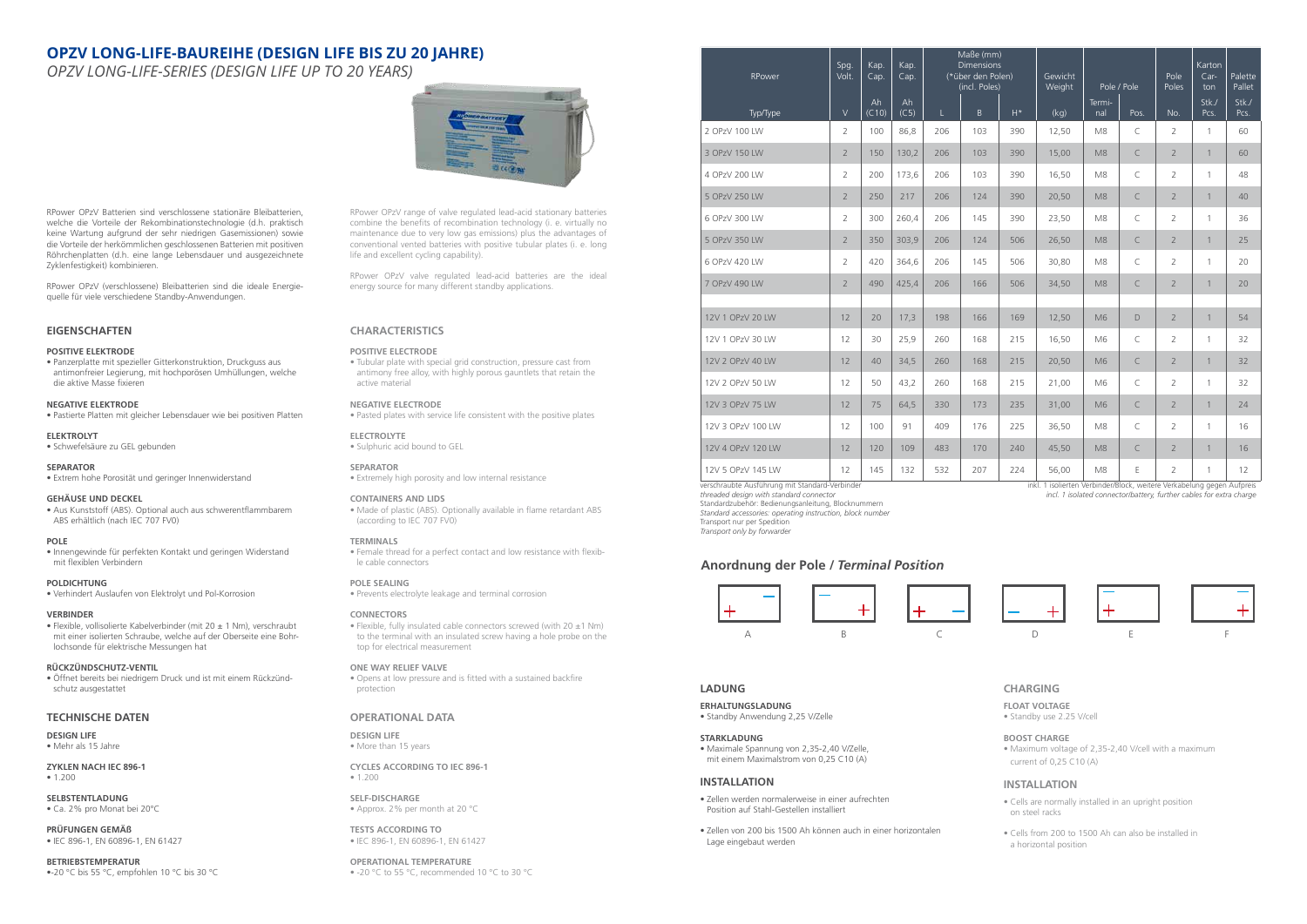# **EIGENSCHAFTEN**

**POSITIVE ELEKTRODE** • Panzerplatte mit antimonarmer Legierung (<2%)

**NEGATIVE ELEKTRODE** • Flache Platte mit lebensverlängerndem aktiven Material

**SEPARATOR** • Mikroporöser Separator

**ELEKTROLYT** • Schwefelsäure mit einer Dichte von 1,24 kg/l bei 20 °C

• Flexibles isoliertes Kupferkabel mit Querschnitten von 35, 50, 70, 95 oder 120 mm<sup>2</sup> für Zellen, 35, 50 oder 70 mm<sup>2</sup> für Blöcke

**GEHÄUSE** • Hohe Schlagfestigkeit, transparentes SAN

**DECKEL** • Zellen: ABS in grau

• Blöcke: SAN in grau

**BLÖCKE MIT BLINDZELLEN**

• 4V, 6V, 8V, 10V

#### **STOPFEN**

• Keramikstopfen oder optional Keramiktrichterstopfen nach DIN 40740

#### **POLDICHTUNG**

• 100% gas- und elektrolytdicht, Schiebe-Pol

#### **VERBINDER**

#### **SCHUTZART**

• IP 25 nach DIN 40050, Berührungsschutz entsprechend VBG 4



# **CHARACTERISTICS**

**POSITIVE ELECTRODE** • Tubular plate with low antimony alloy (<2%)

**NEGATIVE ELECTRODE** • Flat plate with design life extending active material

**SEPARATOR** • Microporous separator

**ELECTROLYTE** • Sulphuric acid of 1,24 kg/l at 20 °C

**CONTAINER** • High impact strength, transparent SAN

**LID** • Cells: ABS in grey colour • Blocks: SAN in grey colour

**BLOCKS WITH BLIND CELLS** • 4V, 6V, 8V, 10V

#### **PLUGS**

• Ceramic plugs or optional ceramic funnel plugs according to DIN 40740

#### **POLE SEALING**

• 100% gas- and electrolyte-tight, sliding-pole

#### **CONNECTOR**

• Flexible insulated copper cable, with cross section of 35, 50, 70, 95 or 120 mm2 for cells, 35, 50 or 70 mm2 for blocks

#### **KIND OF PROTECTION**

• IP 25 regarding to DIN 40050, touch protected according to VBG 4

Stationäre RPower OPzS Blöcke (Zellen) sind Nassbatterien der neuesten Generation mit Panzerplattentechnologie und einem Design Life von bis zu 18 Jahren bei Blöcken und bis zu 20 Jahren bei Zellen. Die Batterien werden mit moderner Blei-Säure-Technik hergestellt.

RPower Batterien der Baureihe OPzS wurden für die Versorgung von Telekommunikationsanlagen, Computern, Notbeleuchtung, Alarm-, Kontroll- und Überwachungssystemen in Kraftwerken und Verteilerstationen an Bahnhöfen, Flughäfen usw. entwickelt.

RPower OPzS stationary blocks (cells) are wet batteries of the latest generation with tubular plate technology and a design life up to 18 years on blocks and up to 20 years on cells. The batteries are produced with up-to-date lead-acid-technique.

Stationary RPower batteries of the OPzS series are developed for the supply of telecommunication facilities, computers, emergency lighting, alarm, control and monitoring systems in power plants and distribution stations at railway stations, airports etc.

# **OPZS LONG-LIFE-BAUREIHE (DESIGN LIFE BIS ZU 20 JAHRE)**

*OPZS LONG-LIFE-SERIES (DESIGN LIFE UP TO 20 YEARS)*

# **OPZS LONG-LIFE-BAUREIHE (DESIGN LIFE BIS ZU 20 JAHRE)**

*OPZS LONG-LIFE-SERIES (DESIGN LIFE UP TO 20 YEARS)*



| RPower            | Spg.<br>Volt.  | Kap.<br>Cap. | Kap.<br>Cap. | Maße (mm)<br><b>Dimensions</b><br>(*über den Polen)<br>(incl. Poles) |     |                         | Gewicht<br>Weight |          | Pole / Pole                |                          | Pole<br>Poles  | Karton<br>$Car-$<br>ton | Palette<br>Pallet |
|-------------------|----------------|--------------|--------------|----------------------------------------------------------------------|-----|-------------------------|-------------------|----------|----------------------------|--------------------------|----------------|-------------------------|-------------------|
| Typ/Type          | $\vee$         | Ah<br>(C10)  | Ah<br>(C5)   | L                                                                    | B   | $\mathsf{H}$ $^{\star}$ | Dry (kg)          | Wet (kg) | Termi-<br>nal              | Pos.                     | No.            | Stk./<br>Pcs.           | Stk./<br>Pcs.     |
| 2 OPzS 100 LW     | $\overline{2}$ | 100          | 90,5         | 206                                                                  | 103 | 410                     | 8,50              | 13,50    | M8                         | C                        | $\overline{2}$ | 1                       | 60                |
| 3 OPzS 150 LW     | $\overline{2}$ | 150          | 135,8        | 206                                                                  | 103 | 410                     | 11,00             | 14,90    | M <sub>8</sub>             | C                        | $\overline{2}$ | $\mathbf{1}$            | 60                |
| 4 OPzS 200 LW     | $\overline{2}$ | 200          | 181,1        | 206                                                                  | 103 | 410                     | 13,50             | 17,50    | M <sub>8</sub>             | $\subset$                | $\overline{2}$ | $\mathbf{1}$            | 48                |
| 5 OPzS 250 LW     | $\overline{2}$ | 250          | 226,3        | 206                                                                  | 124 | 410                     | 16,00             | 21,00    | M <sub>8</sub>             | C                        | $\overline{2}$ | $\mathbf{1}$            | 40                |
| 6 OPzS 300 LW     | $\overline{2}$ | 300          | 271,6        | 206                                                                  | 145 | 410                     | 18,50             | 24,00    | M8                         | C                        | $\overline{2}$ | $\mathbf{1}$            | 36                |
| 5 OPzS 350 LW     | $\overline{2}$ | 350          | 316,8        | 206                                                                  | 124 | 526                     | 21,00             | 26,50    | M <sub>8</sub>             | C                        | $\overline{2}$ | $\mathbf{1}$            | 25                |
| 6 OPzS 420 LW     | 2              | 420          | 380,2        | 206                                                                  | 145 | 526                     | 24,50             | 31,50    | M <sub>8</sub>             | C                        | $\overline{2}$ | $\mathbf{1}$            | 20                |
| 7 OPzS 490 LW     | $\overline{2}$ | 490          | 443,6        | 206                                                                  | 166 | 526                     | 25,50             | 35,00    | M <sub>8</sub>             | C                        | $\overline{2}$ | $\mathbf{1}$            | 20                |
| 6 OPzS 600 LW     | $\overline{2}$ | 600          | 543,2        | 206                                                                  | 145 | 701                     | 34,00             | 43,50    | M8                         | $\subset$                | $\overline{2}$ | 1                       | 20                |
| 8 OPzS 800 LW     | $\overline{2}$ | 800          | 724,2        | 210                                                                  | 191 | 701                     | 44,00             | 60,00    | M <sub>8</sub>             | $\qquad \qquad -$        | $\overline{4}$ | $\mathbf{1}$            | 15                |
| 10 OPzS 1000 LW   | $\overline{2}$ | 1.000        | 905,3        | 233                                                                  | 210 | 701                     | 52,00             | 72,00    | M8                         | $\overline{\phantom{a}}$ | $\overline{4}$ | $\mathbf{1}$            | 12                |
|                   |                |              |              |                                                                      |     |                         |                   |          |                            |                          |                |                         |                   |
| 6V 3 OPzS 100 LW  | 6              | 100          | 87,3         | 260                                                                  | 180 | 250                     | 13,60             | 19,00    | M8                         | B                        | $\overline{2}$ | 1                       | 32                |
| 6V 4 OPzS 120 LW  | 6              | 120          | 104,8        | 260                                                                  | 180 | 250                     | 15,70             | 22,00    | M <sub>8</sub>             | B                        | $\overline{2}$ | $\mathbf{1}$            | 32                |
| 6V 5 OPzS 140 LW  | 6              | 140          | 122,2        | 306                                                                  | 169 | 220                     | 17,70             | 25,00    | M <sub>8</sub>             | B                        | $\overline{2}$ | 1                       | 24                |
| 6V 5 OPzS 160 LW  | 6              | 160          | 139,7        | 306                                                                  | 169 | 220                     | 18,50             | 27,00    | M <sub>8</sub>             | $\mathsf B$              | $\overline{2}$ | $\mathbf{1}$            | 24                |
| 6V 6 OPzS 180 LW  | 6              | 180          | 157,1        | 295                                                                  | 178 | 348                     | 22.00             | 30,50    | M8                         | B                        | $\overline{2}$ | 1                       | 24                |
| 6V 6 OPzS 200 LW  | 6              | 200          | 174,6        | 295                                                                  | 178 | 348                     | 23,00             | 36,50    | M <sub>8</sub>             | B                        | $\overline{2}$ | $\mathbf{1}$            | 12                |
| 6V 4 OPzS 250 LW  | 6              | 250          | 218,3        | 295                                                                  | 178 | 348                     | 29,50             | 41,00    | M <sub>8</sub>             | B                        | $\overline{2}$ | $\mathbf{1}$            | 12                |
| 6V 4 OPzS 300 LW  | 6              | 300          | 261,9        | 295                                                                  | 178 | 408                     | 35,50             | 52,50    | $\ensuremath{\mathsf{M}}8$ | B                        | $\overline{2}$ | $\mathbf{1}$            | 12                |
| 12V 2 OPzS 60 LW  | 12             | 60           | 52,4         | 260                                                                  | 168 | 215                     | 16,50             | 23,50    | M <sub>6</sub>             | $\subset$                | $\overline{2}$ | $\mathbf{1}$            | 24                |
| 12V 3 OPzS 80 LW  | 12             | 80           | 69,8         | 328                                                                  | 171 | 235                     | 22,50             | 27,00    | M6                         | C                        | $\overline{2}$ | $\mathbf{1}$            | 24                |
| 12V 3 OPzS 100 LW | 12             | 100          | 87,3         | 409                                                                  | 176 | 223                     | 25,50             | 35,50    | M <sub>8</sub>             | C                        | $\overline{2}$ | $\mathbf{1}$            | 16                |
| 12V 5 OPzS 140 LW | 12             | 140          | 122,2        | 532                                                                  | 207 | 224                     | 41,00             | 56,00    | M8                         | Ε                        | $\overline{2}$ | $\mathbf{1}$            | 12                |
|                   |                |              |              |                                                                      |     |                         |                   |          |                            |                          |                |                         |                   |
| 12V 5 OPzS 160 LW | 12             | 160          | 139,7        | 521                                                                  | 238 | 218                     | 44,50             | 60,00    | M <sub>8</sub>             | E                        | $\overline{2}$ | $\mathbf{1}$            | 12                |
| 12V 7 OPzS 200 LW | 12             | 200          | 174,6        | 521                                                                  | 269 | 220                     | 57,00             | 72,00    | $\ensuremath{\mathsf{M8}}$ | Ε                        | $\overline{2}$ | $\mathbf{1}$            | $\,8\,$           |

gefüllte und geladene Blöcke/Zellen *filled and charged blocks/cells*

verschraubte Ausführung mit Standard-Verbinder und säurebeständigem Stopfen *threaded design with standard connector and acid resistant plug* Standardzubehör: Bedienungsanleitung, Blocknummern, Densimeter, Trichter *Standard accessories: operating instruction, block number, densimeter, funnel*

inkl. 1 isolierten Verbinder/Block, weitere Verkabelung gegen Aufpreis *incl. 1 isolated connector/battery, further cables for extra charge*











# **Anordnung der Pole /** *Terminal Position*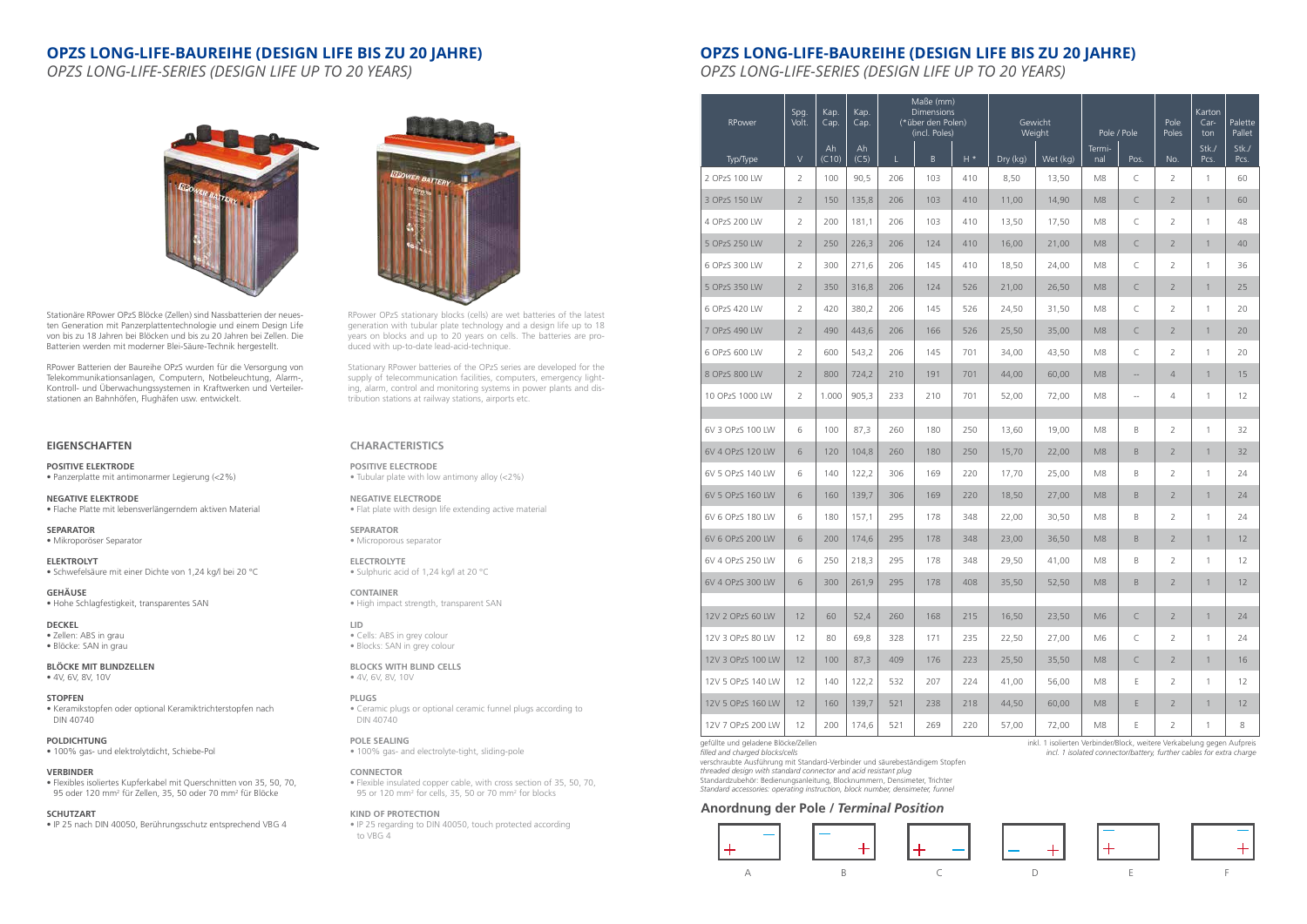# **LADUNG**

**IU-KENNLINIE**

• Imax ohne Begrenzung

**ERHALTUNGSLADUNG**

 $\bullet$  U = 2,23 V/Zelle  $\pm$  1%, zwischen 10 °C und 30 °C  $\bullet$  dU/dT = +0,004 mV/K unter 10 °C und -0,004 mV/K über 30 °C im Monatsdurchschnitt

**ANFANGSKAPAZITÄT** • 100%

**STARKLADUNG**

• U = 2,35 bis 2,40 V/Zelle, zeitlich begrenzt

**LADEZEIT BIS ZU 92%**

• 6h mit 1,5\*I10 Anfangsstrom, 2,23 V/Zelle, 50% C10 entladen

#### **ENTLADUNG**

**REFERENZTEMPERATUR** • 20 °C

#### **ENTLADETIEFE**

• Normalerweise bis zu 80%

- $\bullet$  U = 2,23 V/cell  $\pm$  1%, between 10 °C and 30°C
- $\bullet$  dU/dT = +0,004 mV/K below 10 °C and -0,004 mV/K over 30 °C in the monthly average

• Mehr als 80% DOD oder eine Entladung über die endgültige Entladeschlussspannung (abhängig vom Entladestrom) sind zu vermeiden

# **WARTUNG**

#### **ALLE 6 MONATE**

• Überprüfen Sie die Batteriespannung, Blockspannung, Temperatur

#### **ALLE 12 MONATE**

• Notieren Sie die Batteriespannung, Blockspannung, Temperatur

# 12V 2 OPzS 100

- 1 Rated<br>voltage Tubular OPzS plates Number of Capacity during apably done<br>10 hours of positive plates discharging



Electrolyte density:  $1,24 \pm 0,01$ kg/l at 20 °C.

All measurements and weights are within standard production tolerances. Electrical values are approximative. Technical modifications are subject to change without prior notice.



# **CHARGING**

#### **IU-CHARACTERISTIC**

• Imax without limitation

#### **FLOAT CHARGE**

#### **BOOST CHARGE**

 $\bullet$  U = 2,35 to 2,40 V/cell, time limited

#### **CHARGING TIME UP TO 92%**

• 6h with 1,5\*I10 initial current, 2,23 V/cell, 50% C10 discharged

**WATER REFILLING INTERVAL** • More than 2 years at 20 °C

# **DISCHARGE**

# **REFERENCE TEMPERATURE**

• 20 °C

# **INITIAL CAPACITY**

• 100%

#### **DEPTH OF DISCHARGE**

- Usually up to 80%
- More than 80% DOD or discharges of more than final discharging voltage (dependent on discharge current) have to be avoided

#### **MAINTENANCE**

#### **EVERY 6 MONTHS**

• Check battery voltage, block voltage, temperature

# **EVERY 12 MONTHS**

• Note battery voltage, block voltage, temperature

#### **TECHNISCHE DATEN**

**DESIGN LIFE** • Zellen: bis zu 20 Jahre bei 20 °C • Blöcke: bis zu 18 Jahre bei 20 °C

**WASSERNACHFÜLLINTERVALL** • Mehr als 2 Jahre bei 20 °C

**ZYKLEN NACH IEC 896-1** • Zellen: 1.500 • Blöcke: 1.200

**SELBSTENTLADUNG** • Ca. 2% pro Monat bei 20 °C

**BETRIEBSTEMPERATUR** • -20 °C bis 55 °C, empfohlen 10 °C bis 30 °C

**LÜFTUNGSBEDARF** • f1=0,5 (antimonarme Legierung) gemäß EN 50272-2

**ABMESSUNGEN GEMÄß** • DIN 40737 Teil 1

**PRÜFUNGEN GEMÄß** • IEC 896-1

**SICHERHEITSNORMEN** • VDE 0510 Teil 2 und EN 50272-2

**TRANSPORT** • Kein Gefahrgut im Straßenverkehr

#### **OPERATIONAL DATA**

**DESIGN LIFE** • Cells: up to 20 years at 20 °C • Blocks: up to 18 years at 20 °C

**CYCLES ACCORDING TO IEC 896-1** • Cells: 1.500 • Blocks: 1.200

**SELF-DISCHARGE** • Approx. 2% per month at 20 °C

**OPERATIONAL TEMPERATURE** • -20 °C to 55 °C, recommended 10 °C to 30 °C

**VENTILATION REQUIREMENT** • f1=0,5 (low antimony alloy) according to EN 50272-2

**MEASUREMENTS ACCORDING TO** • DIN 40737 part 1

**TESTS ACCORDING TO** • IEC 896-1

**SAFETY STANDARDS** • VDE 0510 part 2 and EN 50272-2

**TRANSPORT** • No dangerous goods by road traffic

# **OPZS BAUREIHE** *OPZS SERIES*